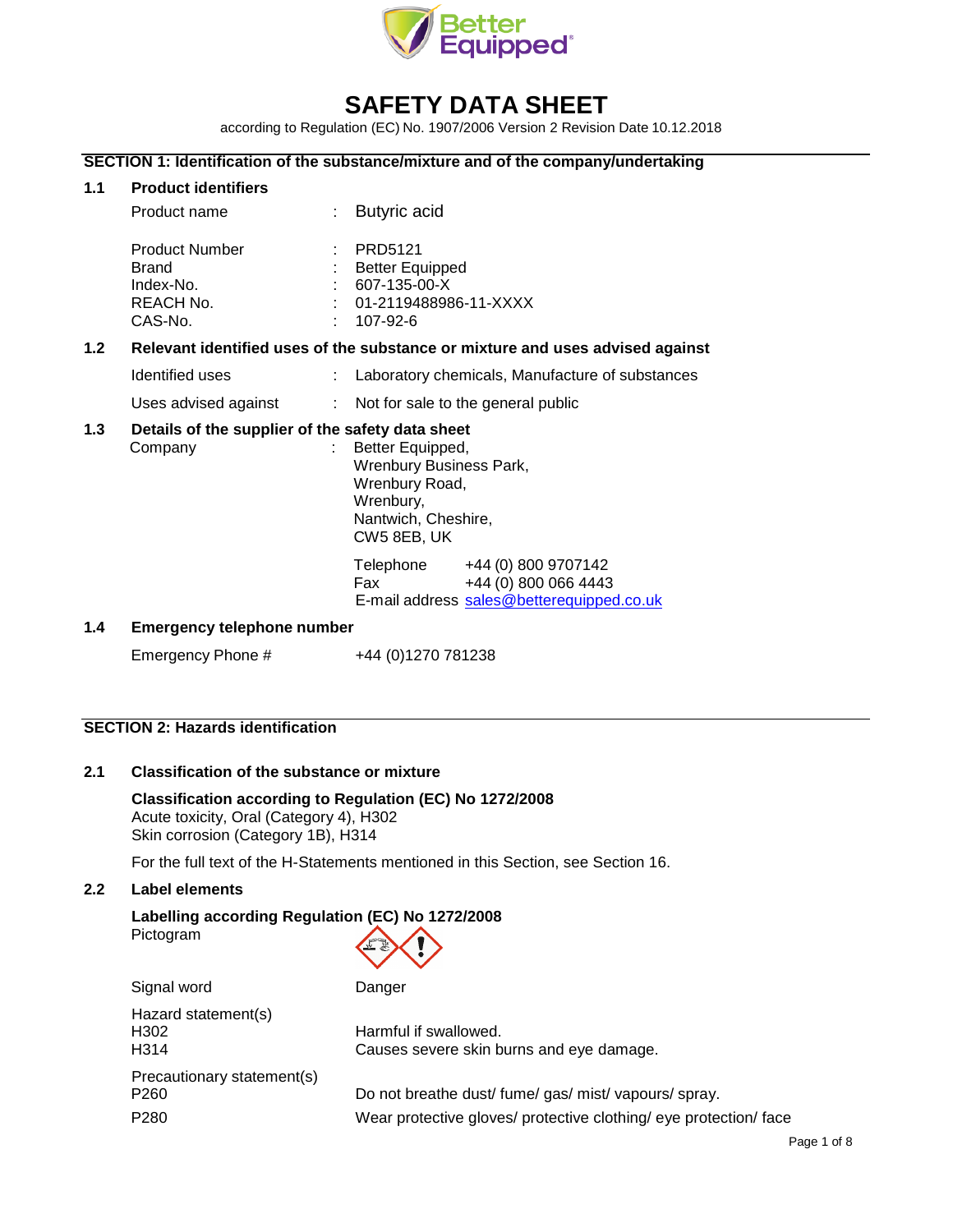

|                                                 | protection.                                                                                                                         |
|-------------------------------------------------|-------------------------------------------------------------------------------------------------------------------------------------|
| $P301 + P312 + P330$                            | IF SWALLOWED: Call a POISON CENTER/doctor if you feel unwell.<br>Rinse mouth.                                                       |
| $P303 + P361 + P353$                            | IF ON SKIN (or hair): Take off immediately all contaminated clothing.<br>Rinse skin with water/shower.                              |
| $P304 + P340 + P310$                            | IF INHALED: Remove person to fresh air and keep comfortable for<br>breathing. Immediately call a POISON CENTER/doctor.              |
| $P305 + P351 + P338$                            | IF IN EYES: Rinse cautiously with water for several minutes. Remove<br>contact lenses, if present and easy to do. Continue rinsing. |
| <b>Supplemental Hazard</b><br><b>Statements</b> | none                                                                                                                                |

## **2.3 Other hazards**

This substance/mixture contains no components considered to be either persistent, bioaccumulative and toxic (PBT), or very persistent and very bioaccumulative (vPvB) at levels of 0.1% or higher.

## **SECTION 3: Composition/information on ingredients**

#### **3.1 Substances**

| Formula                    | : $C_4H_8O_2$             |
|----------------------------|---------------------------|
| Molecular weight           | : $88.11$ g/mol           |
| CAS-No.                    | 107-92-6                  |
| EC-No.                     | $: 203 - 532 - 3$         |
| Index-No.                  | 607-135-00-X              |
| <b>Registration number</b> | $: 01-2119488986-11-XXXX$ |

#### **Hazardous ingredients according to Regulation (EC) No 1272/2008**

| Component           |                                           | Classification               | Concentration |
|---------------------|-------------------------------------------|------------------------------|---------------|
| <b>Butyric acid</b> |                                           |                              |               |
| CAS-No.             | 107-92-6                                  | Acute Tox. 4; Skin Corr. 1B; | $\leq$ 100 %  |
| EC-No.              | 203-532-3                                 | H302, H314                   |               |
| Index-No.           | 607-135-00-X                              |                              |               |
|                     | Registration number 01-2119488986-11-XXXX |                              |               |

For the full text of the H-Statements mentioned in this Section, see Section 16.

# **SECTION 4: First aid measures**

#### **4.1 Description of first aid measures**

#### **General advice**

Consult a physician. Show this safety data sheet to the doctor in attendance.

#### **If inhaled**

If breathed in, move person into fresh air. If not breathing, give artificial respiration. Consult a physician.

#### **In case of skin contact**

Take off contaminated clothing and shoes immediately. Wash off with soap and plenty of water. Consult a physician.

#### **In case of eye contact**

Rinse thoroughly with plenty of water for at least 15 minutes and consult a physician.

#### **If swallowed**

Do NOT induce vomiting. Never give anything by mouth to an unconscious person. Rinse mouth with water. Consult a physician.

## **4.2 Most important symptoms and effects, both acute and delayed**

The most important known symptoms and effects are described in the labelling (see section 2.2) and/or in section 11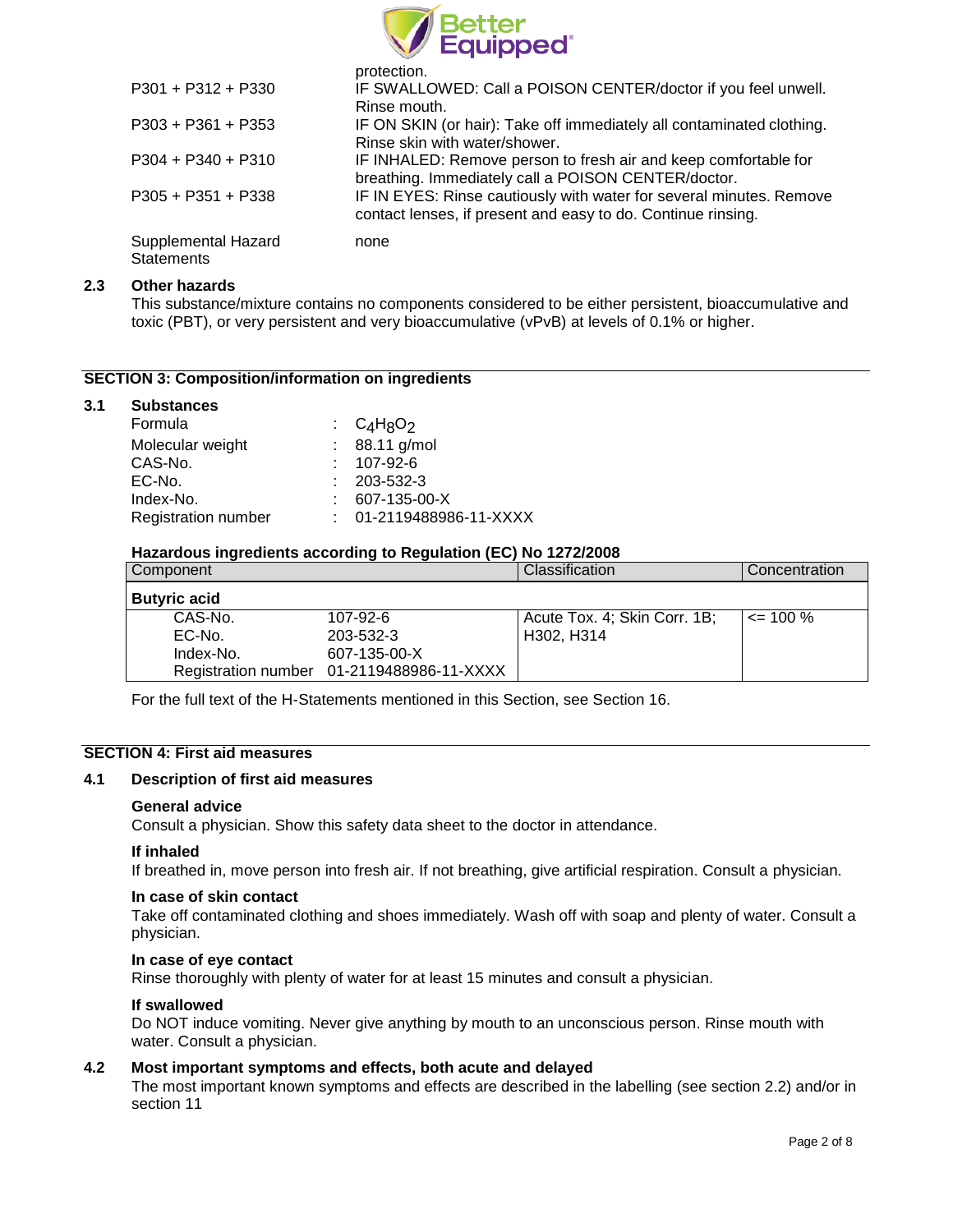

#### **4.3 Indication of any immediate medical attention and special treatment needed** No data available

## **SECTION 5: Firefighting measures**

#### **5.1 Extinguishing media**

**Suitable extinguishing media** Use water spray, alcohol-resistant foam, dry chemical or carbon dioxide.

**Unsuitable extinguishing media** Do NOT use water jet.

- **5.2 Special hazards arising from the substance or mixture** No data available
- **5.3 Advice for firefighters** Wear self-contained breathing apparatus for firefighting if necessary.

# **5.4 Further information**

Use water spray to cool unopened containers.

#### **SECTION 6: Accidental release measures**

#### **6.1 Personal precautions, protective equipment and emergency procedures**

#### **- 6.1.1 For non-emergency personnel**

Use personal protective equipment. Avoid breathing vapours, mist or gas. Ensure adequate ventilation. Remove all sources of ignition. Evacuate personnel to safe areas. Beware of vapours accumulating to form explosive concentrations. Vapours can accumulate in low areas.

#### **- 6.1.2 For emergency responders**

Use personal protective equipment. Avoid breathing vapours, mist or gas. Ensure adequate ventilation. Remove all sources of ignition. Evacuate personnel to safe areas. Beware of vapours accumulating to form explosive concentrations. Vapours can accumulate in low areas.

For personal protection see section 8.

#### **6.2 Environmental precautions**

Prevent further leakage or spillage if safe to do so. Do not let product enter drains.

#### **6.3 Methods and materials for containment and cleaning up**

Contain spillage, and then collect with non-combustible absorbent material, (e.g. sand, earth, diatomaceous earth, vermiculite) and place in container for disposal according to local / national regulations (see section 13). Keep in suitable, closed containers for disposal.

**6.4 Reference to other sections** For disposal see section 13.

## **SECTION 7: Handling and storage**

#### **7.1 Precautions for safe handling**

Avoid contact with skin and eyes. Avoid inhalation of vapour or mist. Keep away from sources of ignition - No smoking.Take measures to prevent the build up of electrostatic charge.

7.1.2 Advice on general occupational hygiene:

- No smoking.
- Do not eat or drink.
- Wash hands after use.
- Remove contaminated clothing.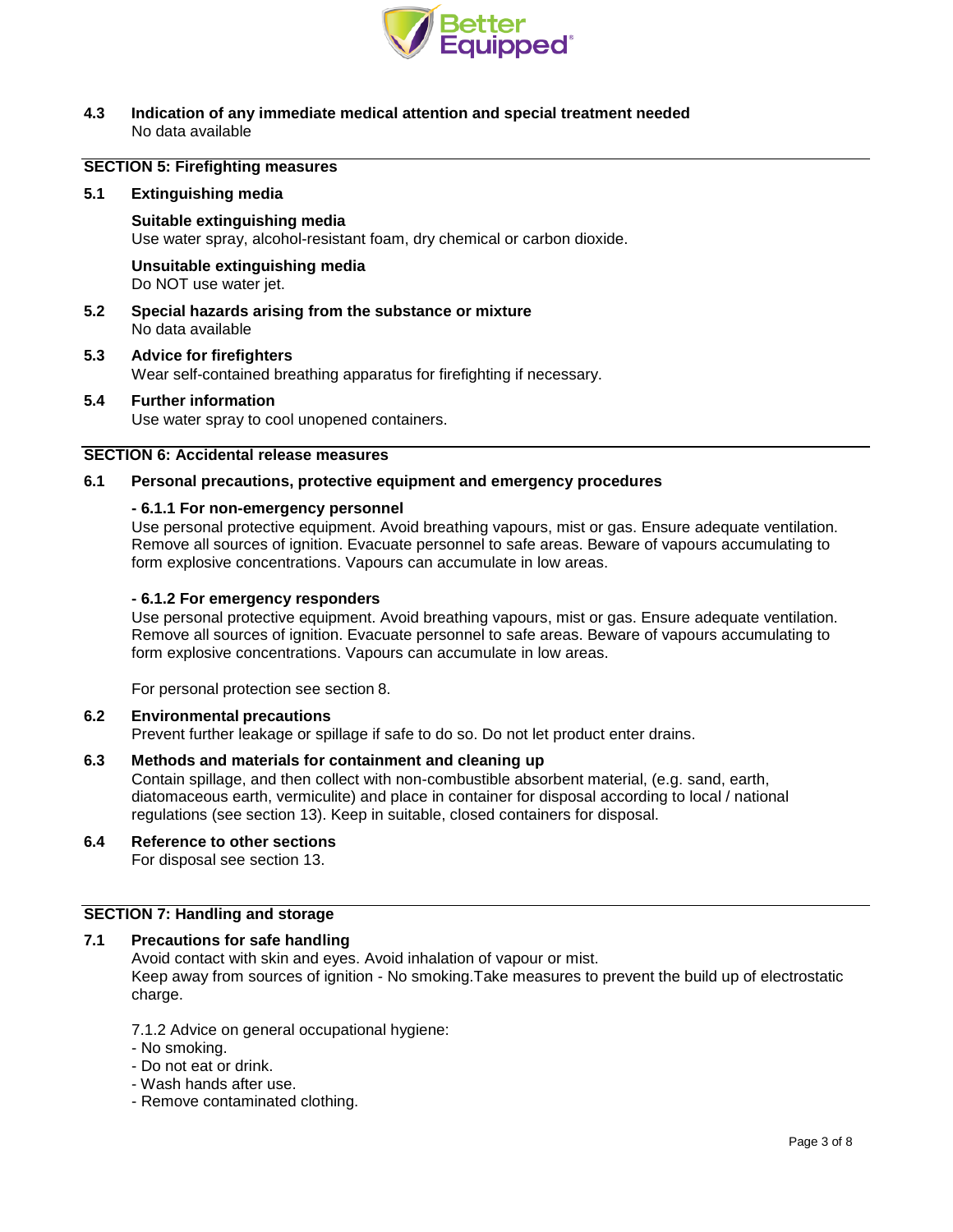

For precautions see section 2.2.

## **7.2 Conditions for safe storage, including any incompatibilities**

Keep container tightly closed in a dry and well-ventilated place. Containers which are opened must be carefully resealed and kept upright to prevent leakage. Store in cool place.

#### **7.3 Specific end use(s)**

Apart from the uses mentioned in section 1.2 no other specific uses are stipulated

#### **SECTION 8: Exposure controls/personal protection**

#### **8.1 Control parameters**

#### **Components with workplace control parameters** Contains no substances with occupational exposure limit values.

#### **8.2 Exposure controls**

#### **Appropriate engineering controls**

Handle in accordance with good industrial hygiene and safety practice. Wash hands before breaks and at the end of workday. Use Local exhaust ventilation (LEV).

#### **Personal protective equipment**

#### **Eye/face protection**

Tightly fitting safety goggles. Faceshield (8-inch minimum). Use equipment for eye protection tested and approved under appropriate government standards such as NIOSH (US) or EN 166(EU).

#### **Skin protection**

Handle with gloves. Gloves must be inspected prior to use. Use proper glove removal technique (without touching glove's outer surface) to avoid skin contact with this product. Dispose of contaminated gloves after use in accordance with applicable laws and good laboratory practices. Wash and dry hands.

The selected protective gloves have to satisfy the specifications of EU Directive 89/686/EEC and the standard EN 374 derived from it.

Full contact Material: butyl-rubber Minimum layer thickness: 0.3 mm Break through time: 480 min Material tested:Butoject® (KCL 897 / Aldrich Z677647, Size M)

Splash contact Material: Nature latex/chloroprene Minimum layer thickness: 0.6 mm Break through time: 48 min Material tested:Lapren® (KCL 706 / Aldrich Z677558, Size M)

data source: KCL GmbH, D-36124 Eichenzell, phone +49 (0)6659 87300, e-mail [sales@kcl.de,](mailto:sales@kcl.de) test method: EN374

If used in solution, or mixed with other substances, and under conditions which differ from EN 374, contact the supplier of the CE approved gloves. This recommendation is advisory only and must be evaluated by an industrial hygienist and safety officer familiar with the specific situation of anticipated use by our customers. It should not be construed as offering an approval for any specific use scenario.

#### **Body Protection**

Complete suit protecting against chemicals, The type of protective equipment must be selected according to the concentration and amount of the dangerous substance at the specific workplace.

#### **Respiratory protection**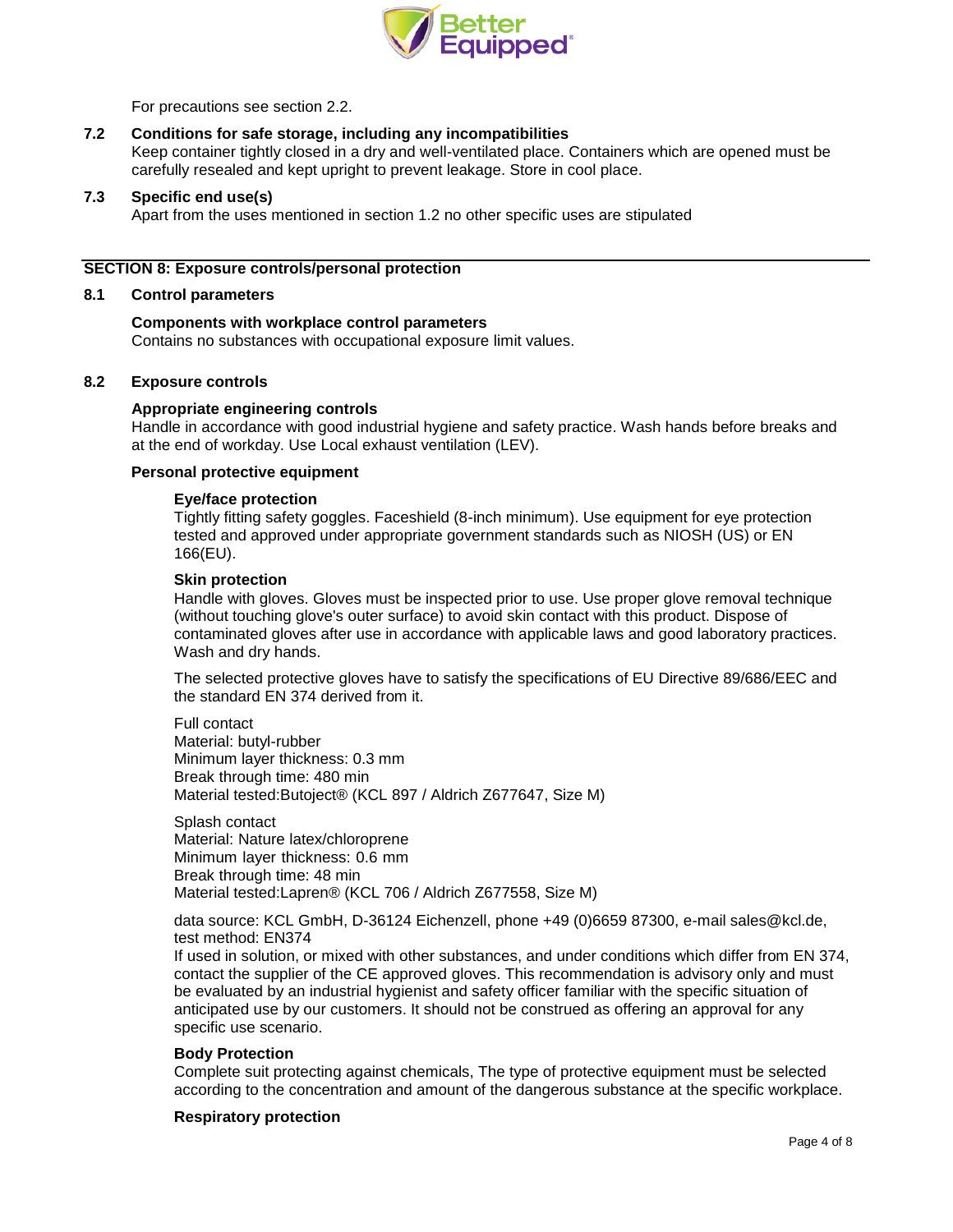

Where risk assessment shows air-purifying respirators are appropriate use a full-face respirator with multi-purpose combination (US) or type ABEK (EN 14387) respirator cartridges as a backup to engineering controls. If the respirator is the sole means of protection, use a full-face supplied air respirator. Use respirators and components tested and approved under appropriate government standards such as NIOSH (US) or CEN (EU).

#### **Control of environmental exposure**

Prevent further leakage or spillage if safe to do so. Do not let product enter drains.

## **SECTION 9: Physical and chemical properties**

### **9.1 Information on basic physical and chemical properties**

| a)            | Appearance                        | Form: clear, liquid<br>Colour: colourless              |
|---------------|-----------------------------------|--------------------------------------------------------|
| b)            | Odour                             | Stench.                                                |
| c)            | <b>Odour Threshold</b>            | No data available                                      |
| d)            | рH                                | 3 at 10 g/l at 20 °C2.0 at 25 °C                       |
| e)            | Melting point/freezing point      | Melting point/range: -7 - -5 °C                        |
| f)            | Initial boiling point and boiling | 164 °C at 1,013 hPa                                    |
| range         |                                   |                                                        |
| g)            | Flash point                       | 72 °C - closed cup                                     |
| h)            | Evaporation rate                  | No data available                                      |
| i)            | Flammability (solid, gas)         | No data available                                      |
| j)            | Upper/lower flammability or       | Upper explosion limit: 10 %(V)                         |
|               | explosive limits                  | Lower explosion limit: 2 %(V)                          |
| k)            | Vapour pressure                   | 0.57 hPa at 20 $^{\circ}$ C                            |
| I)            | Vapour density                    | $3.04 - (Air = 1.0)$                                   |
| m)            | Relative density                  | $0.958$ g/cm3                                          |
| n)            | Water solubility                  | 10 g/l at 20 °C - OECD Test Guideline 105 -<br>soluble |
| $\circ$       | Partition coefficient: n-         | log Pow: 1.1 at 25 °C                                  |
| octanol/water |                                   |                                                        |
| p)            | Auto-ignition temperature         | 435 °C at 1,008 hPa                                    |
| q)            | Decomposition temperature         | No data available                                      |
| r)            | Viscosity                         | No data available                                      |
| s)            | <b>Explosive properties</b>       | No data available                                      |
| t)            | Oxidizing properties              | No data available                                      |
|               | Other safetv information          |                                                        |

#### **9.1 Other safety information**

| Surface tension                              | 68.5 mN/m at 20 °C - OECD Test Guideline 115 |
|----------------------------------------------|----------------------------------------------|
| Dissociation constant                        | 4.9 at 20.7 °C - OECD Test Guideline 112     |
| Relative vapour density $3.04 - (Air = 1.0)$ |                                              |

#### **SECTION 10: Stability and reactivity**

#### **10.1 Reactivity**

None known based on the data available

#### **10.2 Chemical stability** Stable under recommended storage conditions.

**10.3 Possibility of hazardous reactions** None under normal processing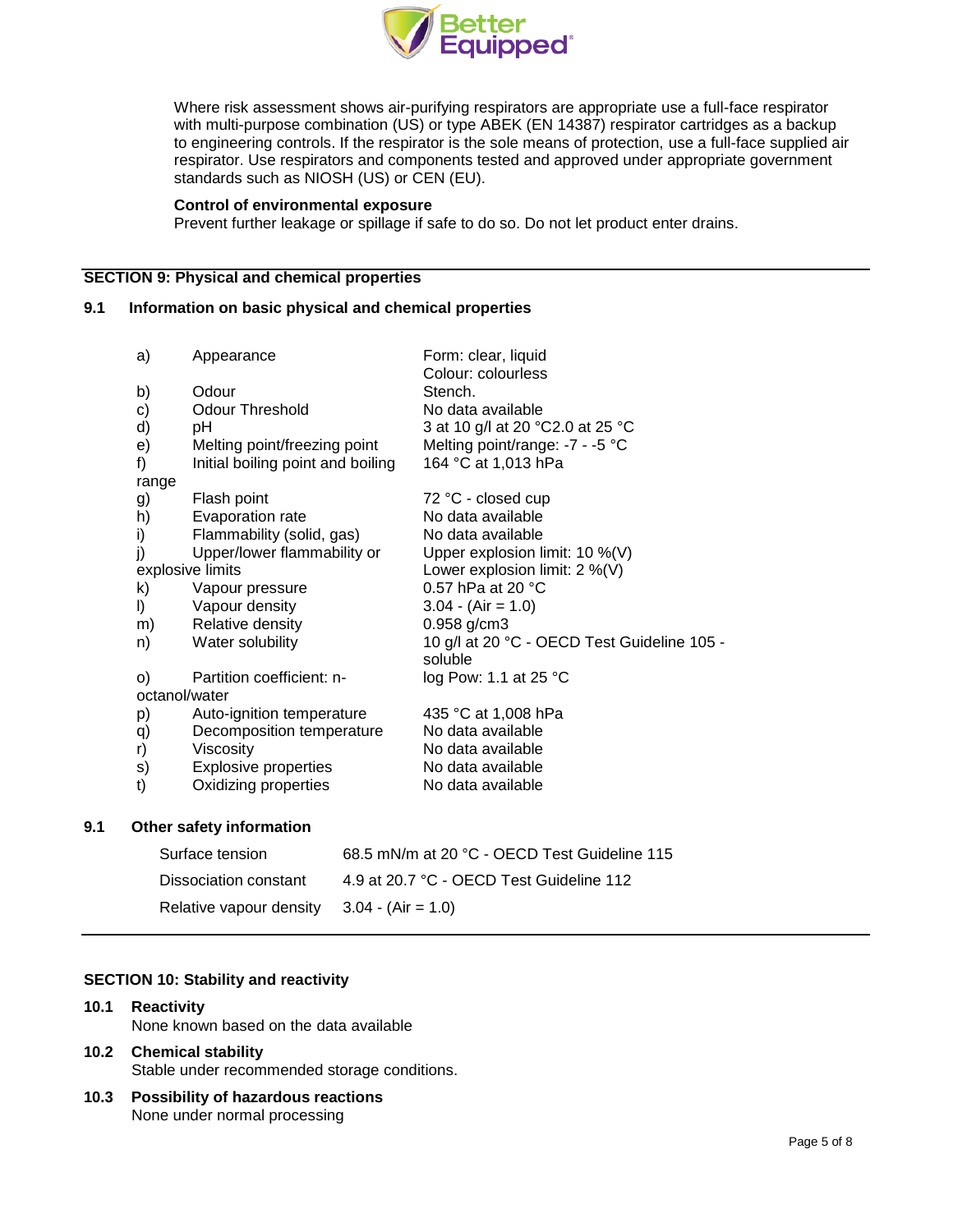

### **10.4 Conditions to avoid** Heat, flames and sparks.

**10.5 Incompatible materials** Strong oxidizing agents

### **10.6 Hazardous decomposition products**

Hazardous decomposition products formed under fire conditions. - Carbon oxides Other decomposition products - No data available In the event of fire: see section 5

#### **SECTION 11: Toxicological information**

#### **11.1 Information on toxicological effects**

#### **Acute toxicity**

LD50 Oral - Rat - male and female - 1,632 mg/kg (OECD Test Guideline 401)

LD50 Dermal - Rabbit - male - 6,096 mg/kg (OECD Test Guideline 402)

#### **Skin corrosion/irritation**

Skin - Rabbit Result: Causes burns. (OECD Test Guideline 404)

#### **Serious eye damage/eye irritation**

Eyes - Rabbit Result: Risk of serious damage to eyes.

# **Respiratory or skin sensitisation**

No data available

## **Germ cell mutagenicity**

reverse mutation assay S. typhimurium Result: negative

#### **Carcinogenicity**

IARC: No component of this product present at levels greater than or equal to 0.1% is identified as probable, possible or confirmed human carcinogen by IARC.

# **Reproductive toxicity**

No data available

**Specific target organ toxicity - single exposure** No data available

**Specific target organ toxicity - repeated exposure** No data available

#### **Aspiration hazard** No data available

#### **Additional Information**

RTECS: ES5425000

Material is extremely destructive to tissue of the mucous membranes and upper respiratory tract, eyes, and skin., Cough, Shortness of breath, Headache, Nausea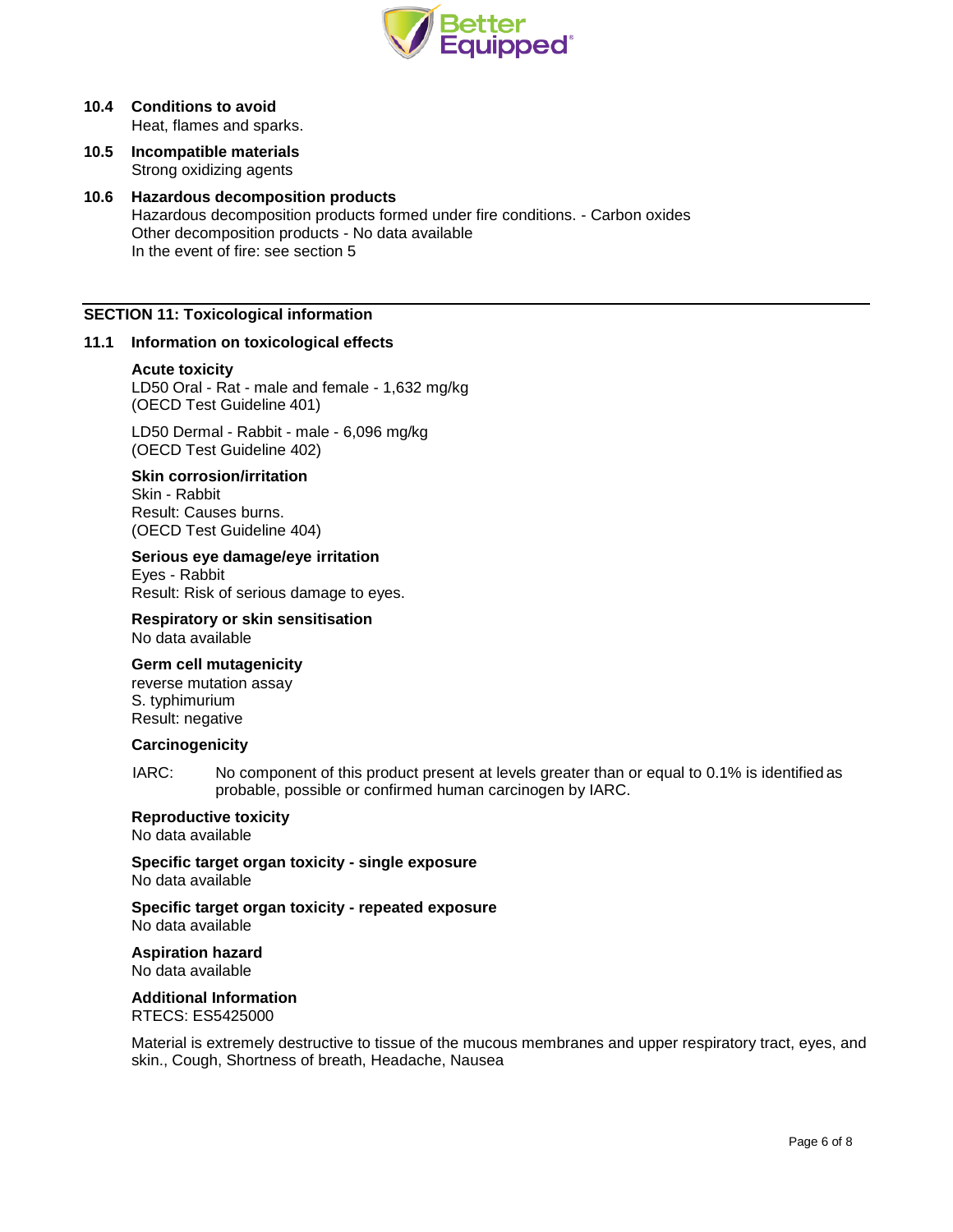

## **SECTION 12: Ecological information**

**12.1 Toxicity** Toxicity to daphnia and other aquatic invertebrates

EC50 - Daphnia magna (Water flea) - 61.7 mg/l - 24 h

- **12.2 Persistence and degradability** Biodegradability: Biotic/Aerobic
- **12.3 Bioaccumulative potential** No data available
- **12.4 Mobility in soil** No data available

#### **12.5 Results of PBT and vPvB assessment**

This substance/mixture contains no components considered to be either persistent, bioaccumulative and toxic (PBT), or very persistent and very bioaccumulative (vPvB) at levels of 0.1% or higher.

#### **12.6 Other adverse effects**

Avoid release to the environment.

#### **SECTION 13: Disposal considerations**

#### **13.1 Waste treatment methods**

#### **Product**

Offer surplus and non-recyclable solutions to a licensed disposal company. Waste material must be disposed of in accordance with the Directive on waste 2008/98/EC as well as other national and local regulations. Leave chemicals in original containers. No mixing with other waste. Handle uncleaned containers like the product itself. Unused product may be returned and reused, in addition to disposal.

## **Contaminated packaging**

Dispose of as unused product.

## **SECTION 14: Transport information**

| 14.1 | UN number<br>ADR/RID: 2820                                                                             | IMDG: 2820                | <b>IATA: 2820</b> |
|------|--------------------------------------------------------------------------------------------------------|---------------------------|-------------------|
| 14.2 | UN proper shipping name<br>ADR/RID: BUTYRIC ACID<br><b>IMDG: BUTYRIC ACID</b><br>Butyric acid<br>IATA: |                           |                   |
| 14.3 | Transport hazard class(es)<br>ADR/RID: 8                                                               | IMDG: 8                   | IATA: 8           |
| 14.4 | Packaging group<br>ADR/RID: III                                                                        | IMDG: III                 | IATA: III         |
| 14.5 | <b>Environmental hazards</b><br>ADR/RID: no                                                            | IMDG Marine pollutant: no | IATA: no          |
| 14.6 | Special precautions for user<br>No data available                                                      |                           |                   |

**14.7 Transport in bulk according to Annex II of MARPOL 73/78 and the IBC Code** N/A